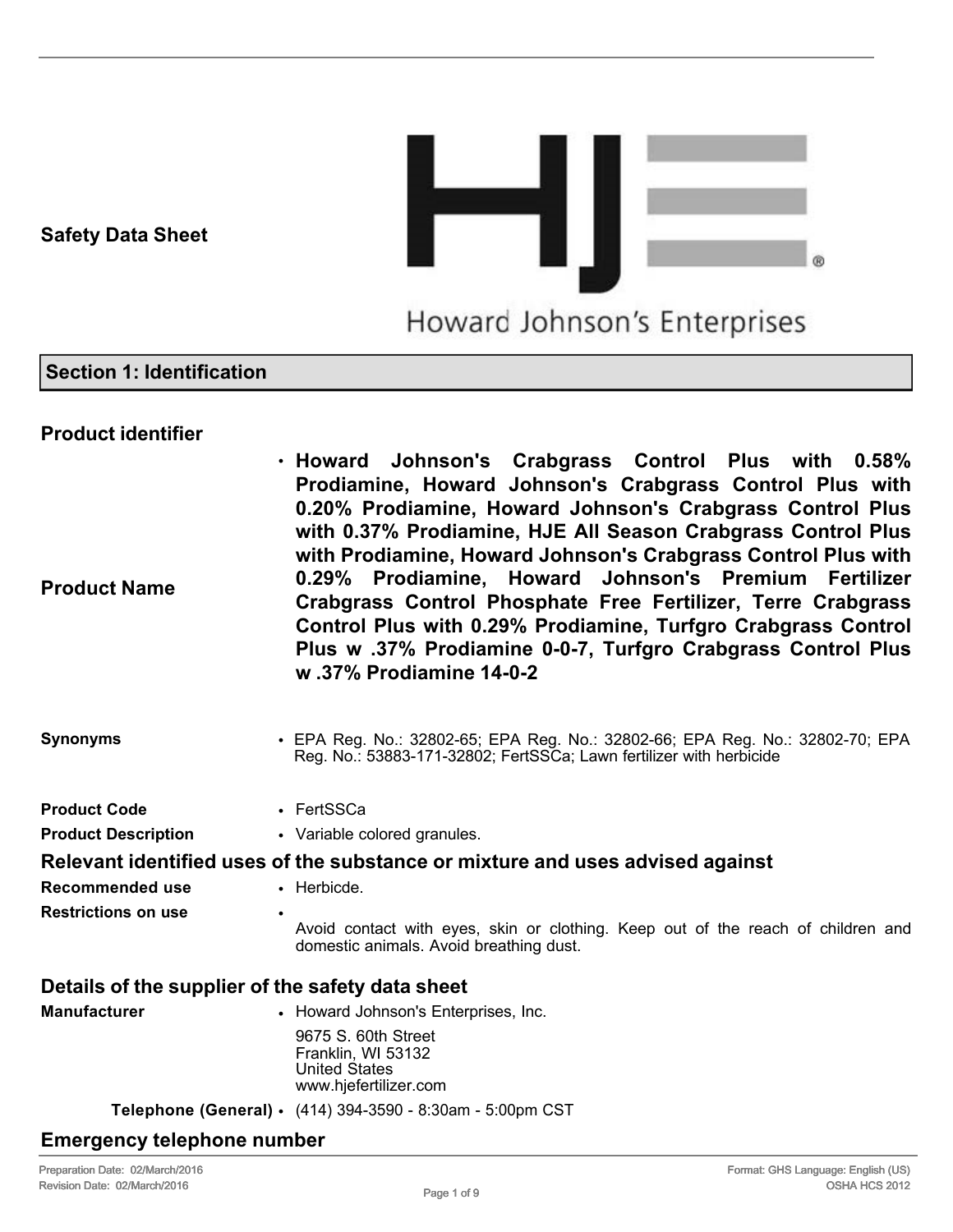**Manufacturer** • 1-800-424-9300 - CHEMTREC - Transportation and Non-Transportation related emergencies

**Manufacturer** • 1-703-527-3887 - CHEMTREC - Outside North America - Collect Calls Accepted

# **Section 2: Hazard Identification**

# **United States (US)**

**According to: OSHA 29 CFR 1910.1200 HCS**

#### **Classification of the substance or mixture**

- **OSHA HCS 2012** Carcinogenicity 1A
	- Skin Sensitization 1
- **Label elements**

**OSHA HCS 2012**



| Hazard statements · May cause cancer. | May cause an allergic skin reaction                                                                                                                                                                                                                                                                                                                             |
|---------------------------------------|-----------------------------------------------------------------------------------------------------------------------------------------------------------------------------------------------------------------------------------------------------------------------------------------------------------------------------------------------------------------|
| <b>Precautionary statements</b>       |                                                                                                                                                                                                                                                                                                                                                                 |
|                                       | <b>Prevention</b> • Avoid breathing dust, fume, gas, mist, vapors and/or spray.<br>Contaminated work clothing should not be allowed out of the workplace.<br>Obtain special instructions before use.<br>Do not handle until all safety precautions have been read and understood.<br>Wear protective gloves/protective clothing/eye protection/face protection. |
|                                       | <b>Response •</b> IF ON SKIN: Wash with plenty of soap and water.<br>If skin irritation or rash occurs: Get medical advice/attention.<br>Wash contaminated clothing before reuse.<br>IF exposed or concerned: Get medical advice/attention.                                                                                                                     |
| Storage/Disposal • Store locked up.   | Dispose of content and/or container in accordance with local, regional, national, and/or<br>international regulations.                                                                                                                                                                                                                                          |
| <b>Other hazards</b>                  |                                                                                                                                                                                                                                                                                                                                                                 |
| <b>OSHA HCS 2012</b>                  | • Under United States Regulations (29 CFR 1910.1200 - Hazard Communication<br>Standard), this product is considered hazardous.                                                                                                                                                                                                                                  |

# **Section 3 - Composition/Information on Ingredients**

#### **Substances**

• Material does not meet the criteria of a substance.

### **Mixtures**

| Composition          |                |               |
|----------------------|----------------|---------------|
| <b>Chemical Name</b> | lldentifiers   | 70            |
| Prodiamine           | CAS:29091-21-2 | 0.2% TO 0.58% |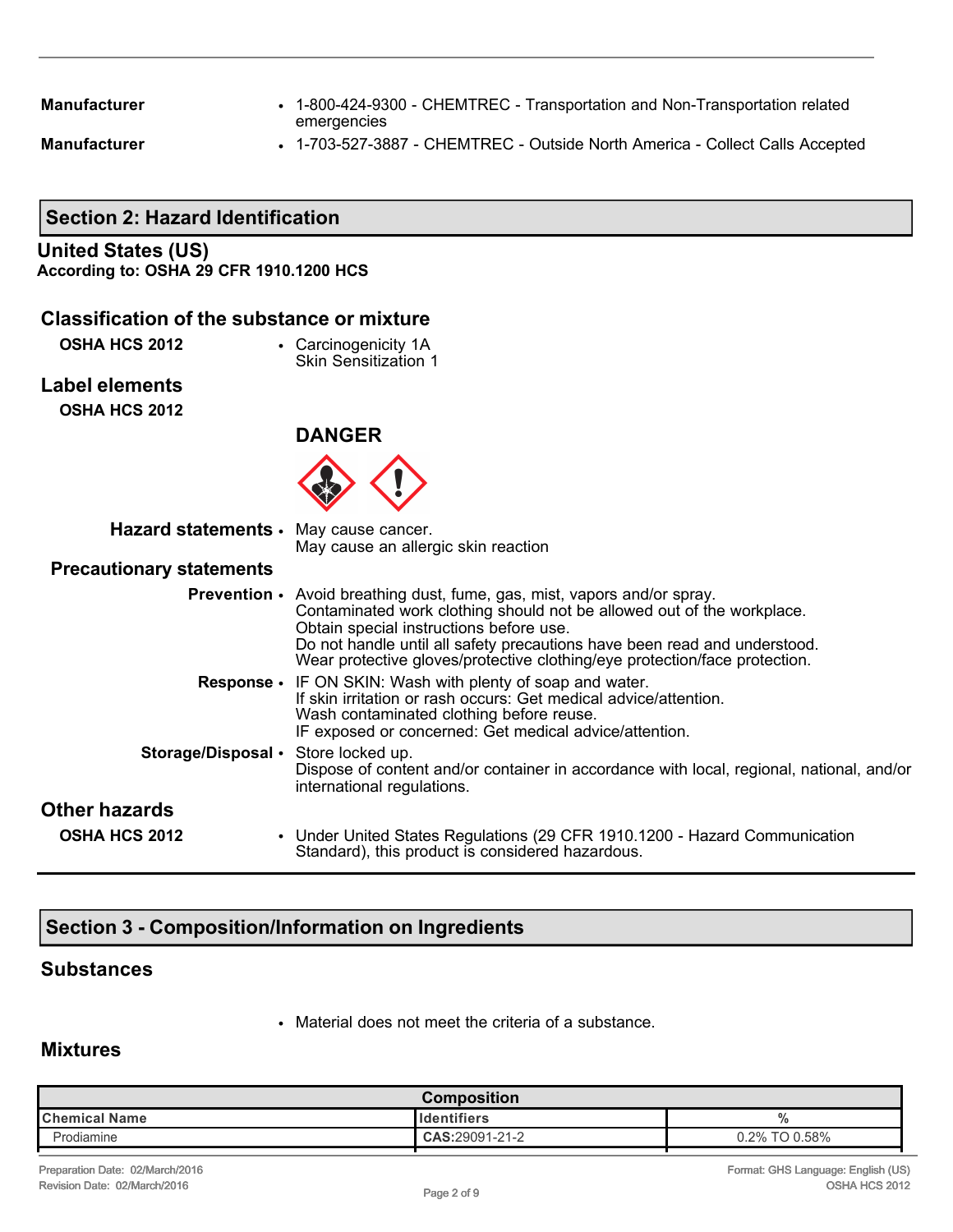| Limestone                    | CAS: 1317-65-3 | $\cdot$ 10%  |
|------------------------------|----------------|--------------|
| Silica, crystalline - quartz | CAS:14808-60-7 | $\cdot$ 0.1% |
| Other ingredients            | <b>NDA</b>     | $89\%$       |

| <b>Section 4: First-Aid Measures</b>                        |                                                                                                                                                                                                   |  |  |  |
|-------------------------------------------------------------|---------------------------------------------------------------------------------------------------------------------------------------------------------------------------------------------------|--|--|--|
| <b>Description of first aid measures</b>                    |                                                                                                                                                                                                   |  |  |  |
| <b>Inhalation</b>                                           | IF INHALED: If breathing is difficult, remove person to fresh air and keep at rest in a<br>position comfortable for breathing. Get medical attention if symptoms occur.                           |  |  |  |
| <b>Skin</b>                                                 | IF ON SKIN: Wash with plenty of soap and water. If skin irritation occurs: Get medical<br>advice/attention. Take off contaminated clothing and wash before reuse.                                 |  |  |  |
| Eye                                                         | IF IN EYES: Rinse cautiously with water for several minutes. Remove contact lenses,<br>if present and easy to do. Continue rinsing. If eye irritation persists: Get medical<br>advice/attention.  |  |  |  |
| Ingestion                                                   | • IF SWALLOWED: Rinse mouth.                                                                                                                                                                      |  |  |  |
| Most important symptoms and effects, both acute and delayed |                                                                                                                                                                                                   |  |  |  |
|                                                             | Repeated and prolonged exposure may cause cancer; may cause an allergic skin<br>reaction in those individuals with sensitivity to prodiamine. Refer to Section 11 -<br>Toxicological Information. |  |  |  |

# **Indication of any immediate medical attention and special treatment needed**

**Notes to Physician** • Treat symptomatically and supportively.

# **Extinguishing media**

| Suitable Extinguishing Media .                             | LARGE FIRE: Water spray, fog or regular foam.<br>SMALL FIRES: Dry chemical, CO2, water spray or regular foam.                                                                                                                                                                                                                 |
|------------------------------------------------------------|-------------------------------------------------------------------------------------------------------------------------------------------------------------------------------------------------------------------------------------------------------------------------------------------------------------------------------|
| <b>Unsuitable Extinguishing</b><br>Media                   | • High pressure spray.                                                                                                                                                                                                                                                                                                        |
| <b>Firefighting Procedures</b>                             | • As an immediate precautionary measure, isolate spill or leak area for at least 50<br>meters (150 feet) in all directions.<br>Do not walk through spilled material.<br>Keep unauthorized personnel away.<br>Ventilate closed spaces before entering.<br>Do not allow fire fighting water to escape into waterways or sewers. |
|                                                            | Special hazards arising from the substance or mixture                                                                                                                                                                                                                                                                         |
| Unusual Fire and Explosion . None known.<br><b>Hazards</b> |                                                                                                                                                                                                                                                                                                                               |
| <b>Hazardous Combustion</b><br><b>Products</b>             | • Non-combustible, substance itself does not burn but may decompose upon heating to<br>produce corrosive and/or toxic fumes.                                                                                                                                                                                                  |
| <b>Advice for firefighters</b>                             |                                                                                                                                                                                                                                                                                                                               |
|                                                            | • Wear positive pressure self-contained breathing apparatus (SCBA).                                                                                                                                                                                                                                                           |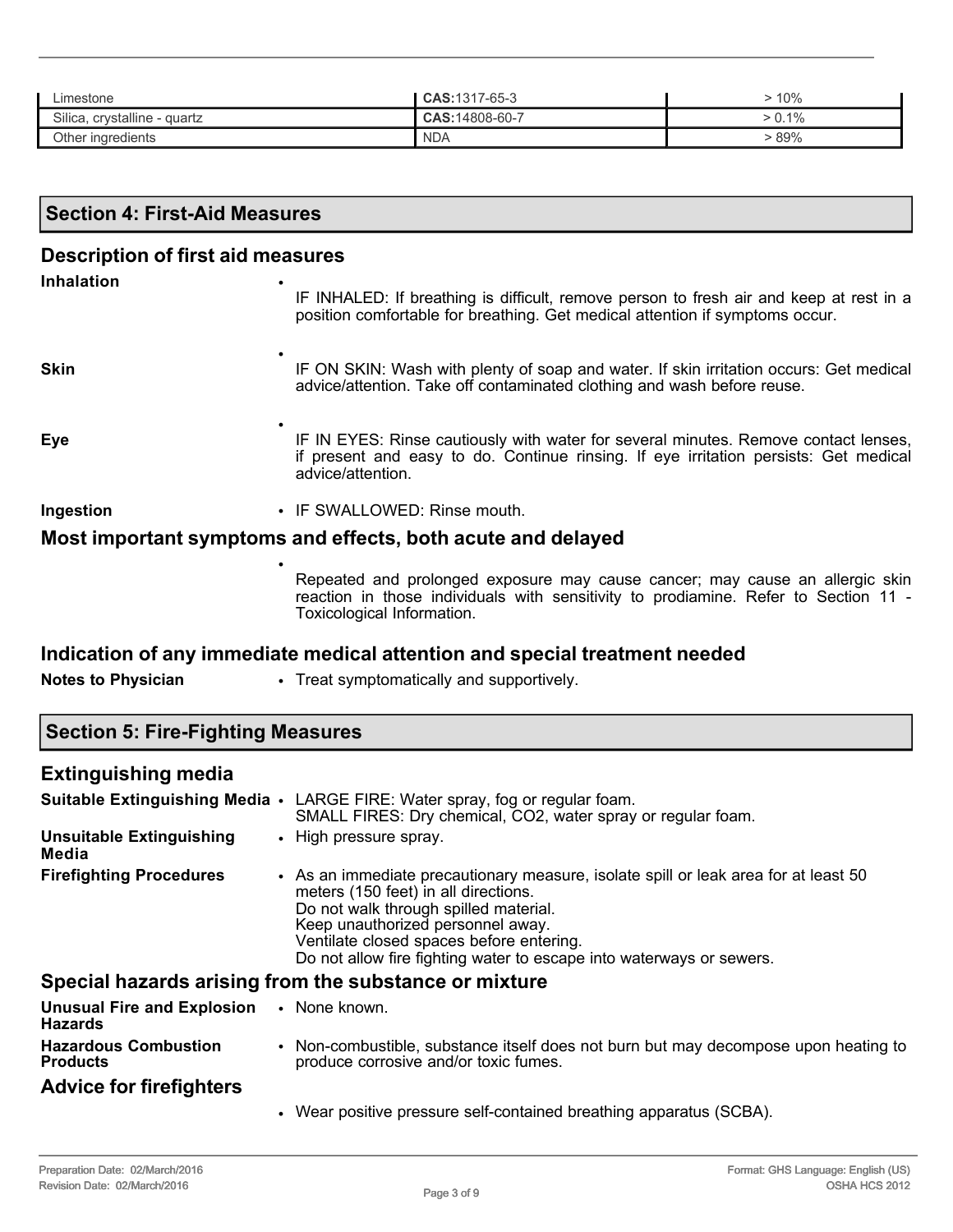# **Section 6 - Accidental Release Measures Personal precautions, protective equipment and emergency procedures Personal Precautions •• Do not walk through spilled material. Avoid dust formation and breathing dust. Emergency Procedures** • Keep unauthorized personnel away. Stay upwind.

#### **Environmental precautions**

• Do not allow runoff into water, storm drains or drainage ditches.

#### **Methods and material for containment and cleaning up**

| Containment/Clean-up | • Sweep up material and place in suitable container for disposal. |
|----------------------|-------------------------------------------------------------------|
| <b>Measures</b>      | Cover with plastic sheet to prevent spreading.                    |
|                      | Do not flush to sewer or allow to enter waterways.                |

#### **Section 7 - Handling and Storage**

#### **Precautions for safe handling**

**Handling** •

Avoid breathing dust. Avoid contact with skin, eyes, and clothing. Routine housekeeping should be instituted to ensure that dusts do not accumulate on surfaces. Wash thoroughly with soap and water after handling and before eating, drinking, or using tobacco. Avoid release to the environment.

#### **Conditions for safe storage, including any incompatibilities**

**Storage** • Keep container/package tightly closed in a cool, well-ventilated place. Avoid humid or wet conditions. Store locked up.

# **Section 8 - Exposure Controls/Personal Protection**

#### **Control parameters**

| <b>Exposure Limits/Guidelines</b>                     |             |                                           |                                                                                                   |                           |
|-------------------------------------------------------|-------------|-------------------------------------------|---------------------------------------------------------------------------------------------------|---------------------------|
|                                                       | l Result I  | <b>ACGIH</b>                              | <b>NIOSH</b>                                                                                      | <b>OSHA</b>               |
| Silica, crystalline -<br>quartz<br>$(14808 - 60 - 7)$ | <b>TWAs</b> | 0.025 mg/m3 TWA (respirable<br>Ifraction) | 0.05 mg/m3 TWA (respirable dust)                                                                  | <b>I</b> See below        |
| Limestone<br>$(1317 - 65 - 3)$                        | TWAs        | <b>Not established</b>                    | 10 mg/m3 TWA (total dust); 5 mg/m3    15 mg/m3 TWA (total dust); 5 mg/m3<br>TWA (respirable dust) | TWA (respirable fraction) |

#### **Exposure Control Notations**

**ACGIH**

•Silica, crystalline - quartz (14808-60-7): **Carcinogens:** (A2 - Suspected Human Carcinogen)

# **Exposure Limits Supplemental**

**OSHA**

•Silica, crystalline - quartz (14808-60-7): **Mineral Dusts:** ((30)/(%SiO2 + 2) mg/m3 TWA, total dust; (250)/(%SiO2 + 5) mppcf TWA, respirable fraction; (10)/(%SiO2 + 2) mg/m3 TWA, respirable fraction) **ACGIH**

•Silica, crystalline - quartz (14808-60-7): **TLV Basis - Critical Effects:** (lung cancer; pulmonary fibrosis)

•

### **Exposure controls**

**Engineering Measures/Controls**

Adequate ventilation systems as needed to control concentrations of airborne contaminants below applicable threshold limit values. If airborne dust is present, use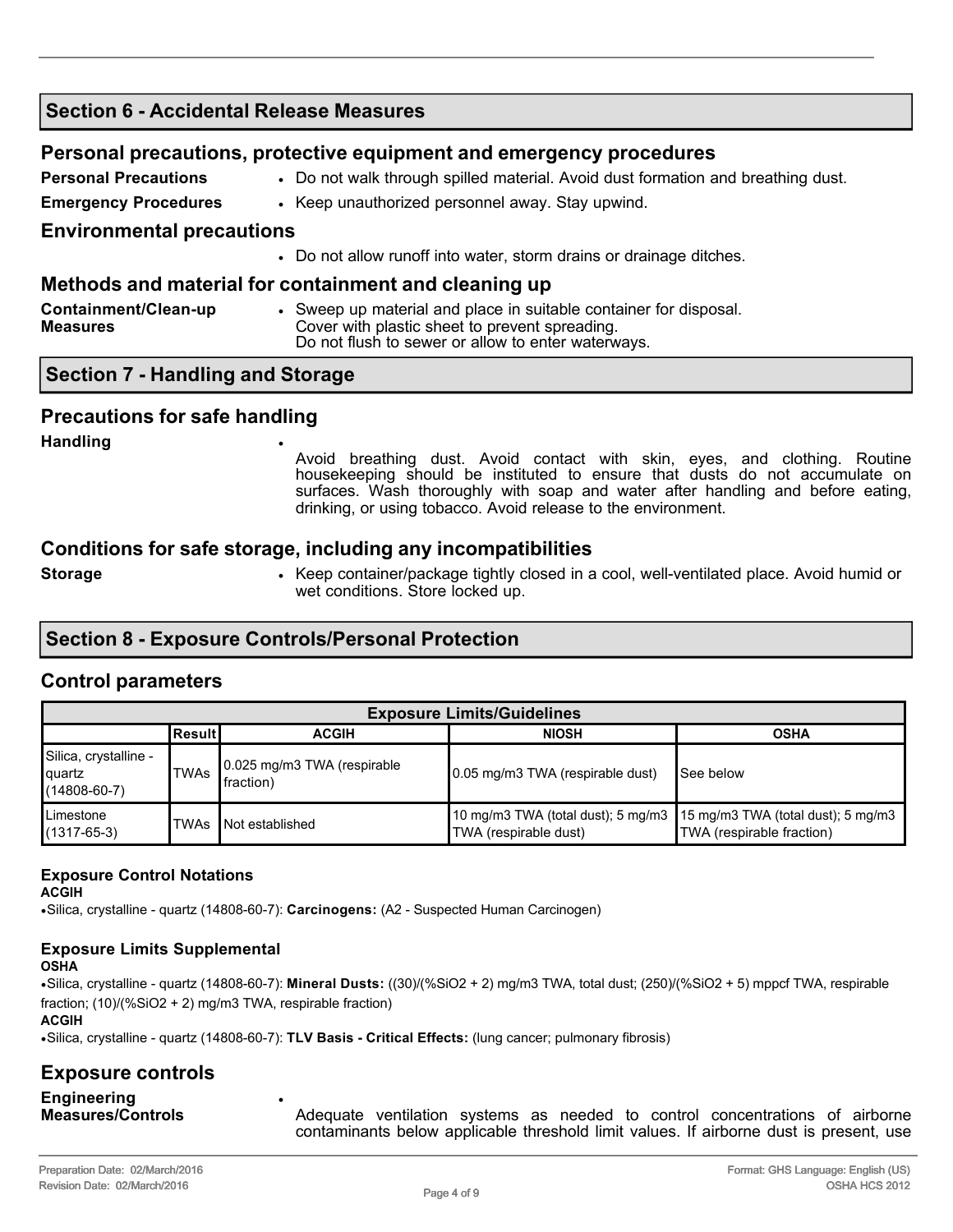#### appropriate respiratory protection.

| <b>Personal Protective Equipment</b><br><b>Pictograms</b><br>٠ | $\bullet$ $\pi$ $\pi$                                                                                                                                |
|----------------------------------------------------------------|------------------------------------------------------------------------------------------------------------------------------------------------------|
| <b>Respiratory</b>                                             | If prolonged exposure is anticipated, it is recommended for handlers to wear an<br>approved MSHA/NIOSH dust mask N-95. Not required with normal use. |
| Eye/Face                                                       | • Wear safety glasses.                                                                                                                               |
| <b>Hands</b>                                                   | • Wear appropriate gloves.                                                                                                                           |
| <b>Skin/Body</b>                                               | • Use full body suit such as Tyvek or Tychem suit is recommended.                                                                                    |
| <b>Environmental Exposure</b><br><b>Controls</b>               | • Avoid contaminating waterways and sewers. Refer to Section 13 - Disposal<br>Considerations.                                                        |

# **Section 9 - Physical and Chemical Properties**

# **Information on Physical and Chemical Properties**

| <b>Material Description</b>                           |                              |                            |  |
|-------------------------------------------------------|------------------------------|----------------------------|--|
| Solid                                                 | Appearance/Description       | Variable colored granules. |  |
| Multi-colored                                         | Odor                         | No data available.         |  |
| No data available                                     | <b>Odor Threshold</b>        | No data available          |  |
|                                                       |                              |                            |  |
| No data available                                     | Melting Point/Freezing Point | No data available          |  |
| No data available                                     | pH                           | Not relevant               |  |
| No data available                                     | <b>Bulk Density</b>          | 45 to 80 $lb(s)/ft^3$      |  |
| No data available                                     | Viscosity                    | Not relevant               |  |
|                                                       |                              |                            |  |
| No data available                                     | <b>Vapor Density</b>         | No data available          |  |
| No data available                                     | VOC (Wt.)                    | No data available          |  |
|                                                       |                              |                            |  |
| No data available                                     | UEL                          | No data available          |  |
| No data available                                     | Autoignition                 | No data available          |  |
| No data available                                     |                              |                            |  |
|                                                       |                              |                            |  |
| Octanol/Water Partition coefficient No data available |                              |                            |  |
|                                                       |                              |                            |  |

# **Section 10: Stability and Reactivity**

# **Reactivity**

• No dangerous reaction known under conditions of normal use.

**Chemical stability**

• Stable under normal temperatures and pressures.

## **Possibility of hazardous reactions**

• Hazardous polymerization will not occur.

# **Conditions to avoid**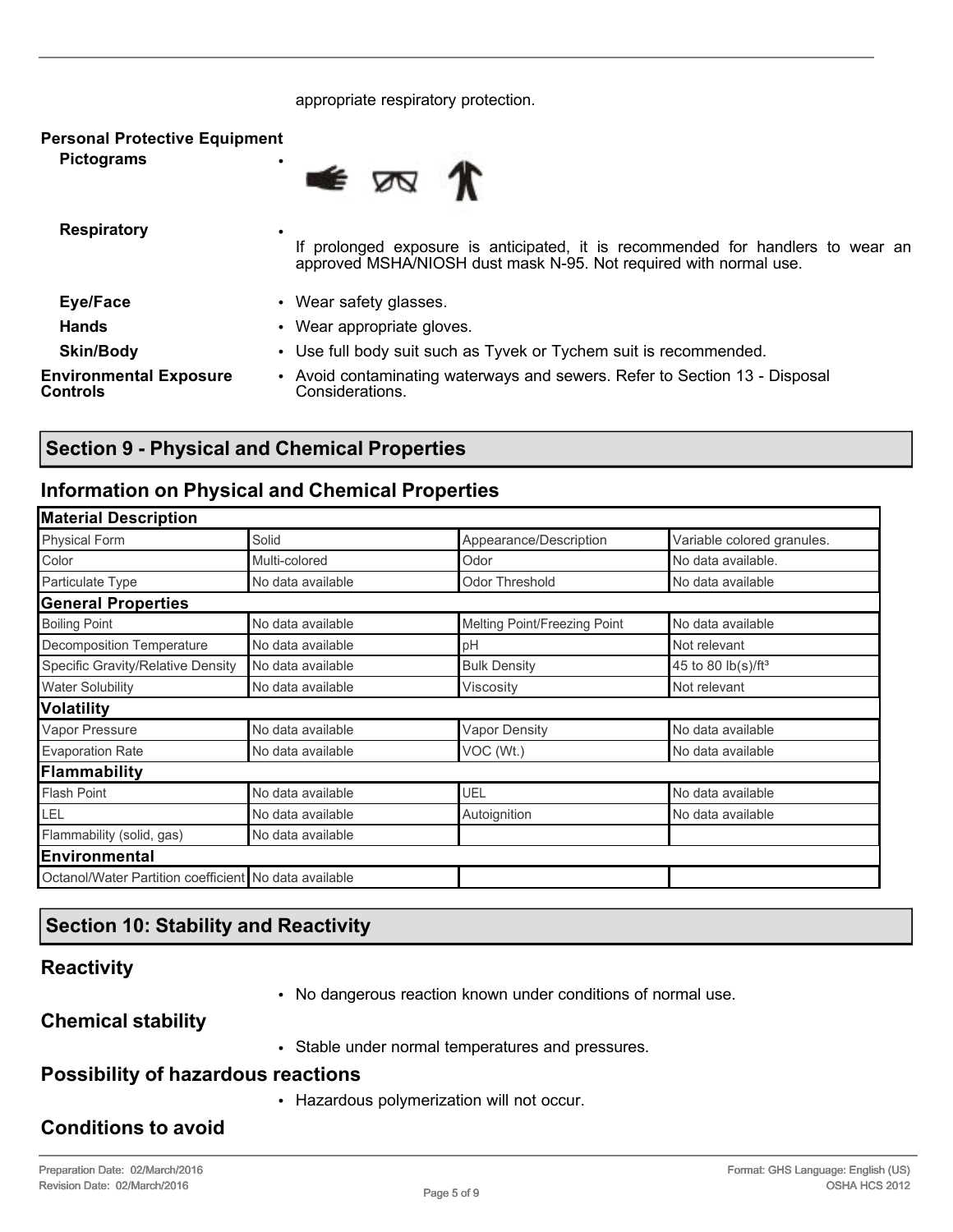• Moisture and humid conditions.

# **Incompatible materials**

• Strong oxidizers.

# **Hazardous decomposition products**

• Decomposes on heating above melting point producing toxic gases.

# **Section 11 - Toxicological Information**

# **Information on toxicological effects**

| <b>Components</b>   |  |                                                                                                                   |
|---------------------|--|-------------------------------------------------------------------------------------------------------------------|
| Prodiamine (0.2% TO |  | 29091-21- Acute Toxicity: Ingestion/Oral-Rat LD50 • >5000 mg/kg; Inhalation-Rat LC50 • 1.81 mg/L 4 Hour(s); Skin- |
| $10.58\%)$          |  | $\blacksquare$ Rat LD50 • >2000 mg/kg                                                                             |

| <b>GHS Properties</b>            | <b>Classification</b>                                                                                                                                                                                          |  |
|----------------------------------|----------------------------------------------------------------------------------------------------------------------------------------------------------------------------------------------------------------|--|
| <b>Acute toxicity</b>            | <b>OSHA HCS 2012 •</b> Acute Toxicity - Dermal - Classification criteria not met; Acute<br>Toxicity - Inhalation - Classification criteria not met; Acute Toxicity - Oral -<br>Classification criteria not met |  |
| <b>Skin corrosion/Irritation</b> | <b>OSHA HCS 2012 • Classification criteria not met</b>                                                                                                                                                         |  |
| Serious eye damage/Irritation    | <b>OSHA HCS 2012 - Classification criteria not met</b>                                                                                                                                                         |  |
| <b>Skin sensitization</b>        | OSHA HCS 2012 . Skin Sensitizer 1                                                                                                                                                                              |  |
| <b>Respiratory sensitization</b> | <b>OSHA HCS 2012 • Classification criteria not met</b>                                                                                                                                                         |  |
| <b>Aspiration Hazard</b>         | <b>OSHA HCS 2012 • Classification criteria not met</b>                                                                                                                                                         |  |
| Carcinogenicity                  | <b>OSHA HCS 2012 • Carcinogenicity 1A</b>                                                                                                                                                                      |  |
| <b>Germ Cell Mutagenicity</b>    | OSHA HCS 2012 . Not classified - data lacking                                                                                                                                                                  |  |
| <b>Toxicity for Reproduction</b> | <b>OSHA HCS 2012 • Classification criteria not met</b>                                                                                                                                                         |  |
| STOT-SE                          | <b>OSHA HCS 2012 • Classification criteria not met</b>                                                                                                                                                         |  |
| <b>STOT-RE</b>                   | <b>OSHA HCS 2012 • Classification criteria not met</b>                                                                                                                                                         |  |

# **Potential Health Effects**

**Inhalation**

**Acute (Immediate)** •

May cause irritation. Acute Silicosis can occur with exposures to very high concentrations of respirable crystalline silica over a very short time period, sometimes as short as a few months. The symptoms of acute silicosis include progressive shortness of breath, fever, cough and weight loss.

- **Chronic (Delayed)** •
- Repeated and prolonged exposure may cause lung damage silicosis, fibrosis, inflammation, cancer.

#### **Skin**

| Acute (Immediate)                      | May cause an allergic reaction in individuals with a sensitivity to prodiamine. May<br>cause mild irritation. |
|----------------------------------------|---------------------------------------------------------------------------------------------------------------|
| <b>Chronic (Delayed)</b><br><b>Eye</b> | No data available.                                                                                            |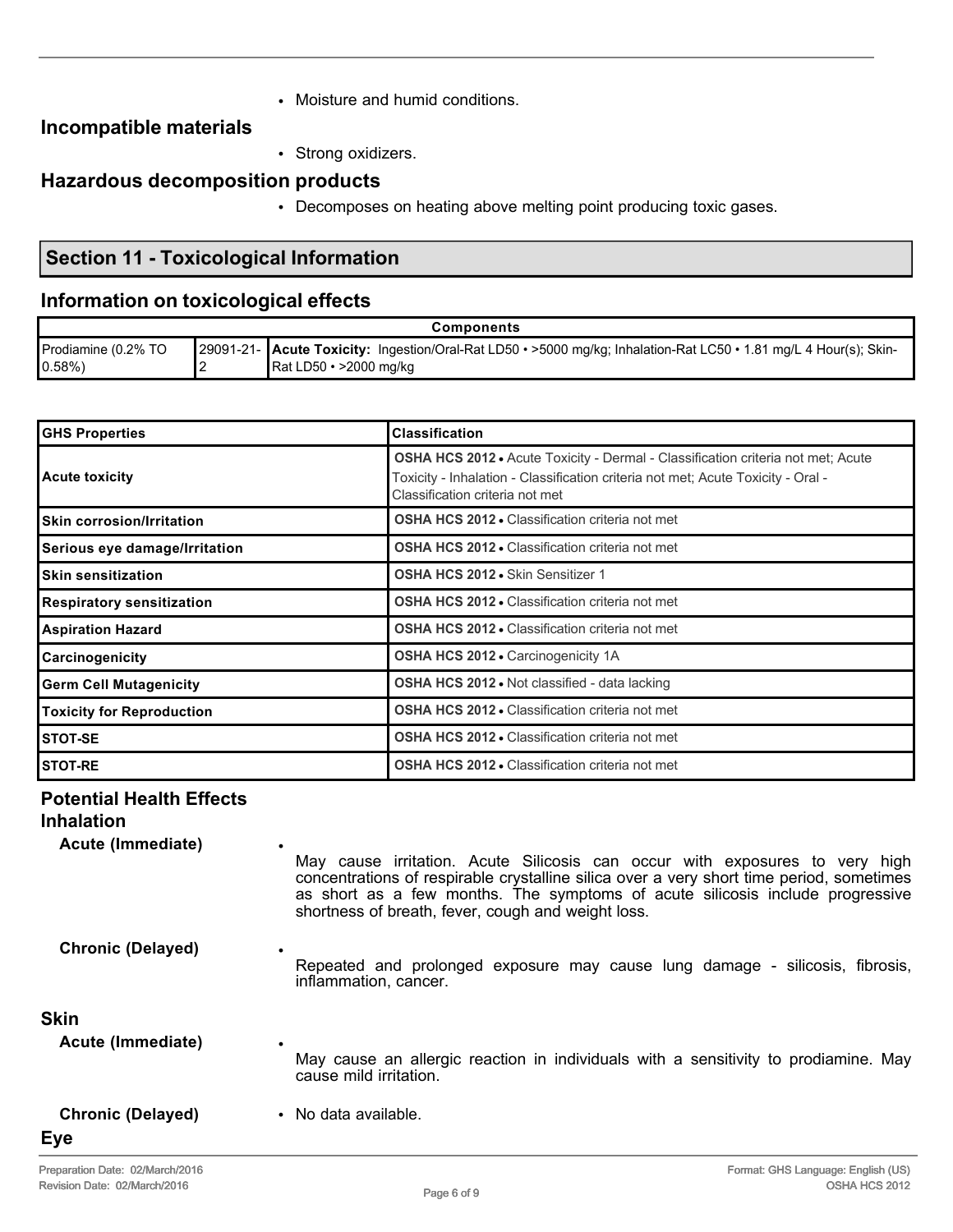| Acute (Immediate)           | • May cause mild irritation.                                                                                                 |
|-----------------------------|------------------------------------------------------------------------------------------------------------------------------|
| <b>Chronic (Delayed)</b>    | • No data available                                                                                                          |
| Ingestion                   |                                                                                                                              |
| Acute (Immediate)           | • Under normal conditions of use, no health effects are expected.                                                            |
| <b>Chronic (Delayed)</b>    | • No data available                                                                                                          |
| <b>Mutagenic Effects</b>    | • No data available.                                                                                                         |
| <b>Carcinogenic Effects</b> | $\bullet$<br>inhaled from occupational sources is classified as<br>Crystalline silica<br>(quartz)<br>carcinogenic to humans. |

| <b>Carcinogenic Effects</b>  |            |                      |                        |
|------------------------------|------------|----------------------|------------------------|
|                              | <b>CAS</b> | <b>IARC</b>          | NTP                    |
| Silica, crystalline - quartz | 14808-60-7 | Group 1-Carcinogenic | Known Human Carcinogen |

#### **Reproductive Effects** •

Prodiamine: Fetal toxicity at high dose levels (rats); development and maternal toxicity observed at 1 g/kg/day.

# **Section 12 - Ecological Information**

#### **Toxicity**

| <b>Components</b>          |  |                                                                                                                                                                                                           |
|----------------------------|--|-----------------------------------------------------------------------------------------------------------------------------------------------------------------------------------------------------------|
| Prodiamine (0.2% TO 0.58%) |  | Aquatic Toxicity-Fish: 96 Hour(s) LC50 Rainbow Trout 0.83 mg/L<br>29091-21-2 96 Hour(s) LC50 Bluegill Sunfish 0.55 mg/L<br>Aquatic Toxicity-Crustacea: 48 Hour(s) LC50 Water Flea Daphnia magna 0.66 mg/L |

#### **Persistence and degradability**

• Prodiamine: Persistent in soil.

#### **Bioaccumulative potential**

• Prodiamine: Does not bioaccumulate.

#### **Mobility in Soil**

• Prodiamine: Stable in water. Immobile in soil. Sinks in water (after 24 hours).

#### **Other adverse effects**

• No data available.

# **Section 13 - Disposal Considerations**

#### **Waste treatment methods Product waste** Dispose of content and/or container in accordance with local, regional, national, and/or

international regulations.

### **Packaging waste**

Dispose of content and/or container in accordance with local, regional, national, and/or international regulations. See product label for disposal instructions.

|  |  | <b>Section 14 - Transport Information</b> |  |
|--|--|-------------------------------------------|--|
|  |  |                                           |  |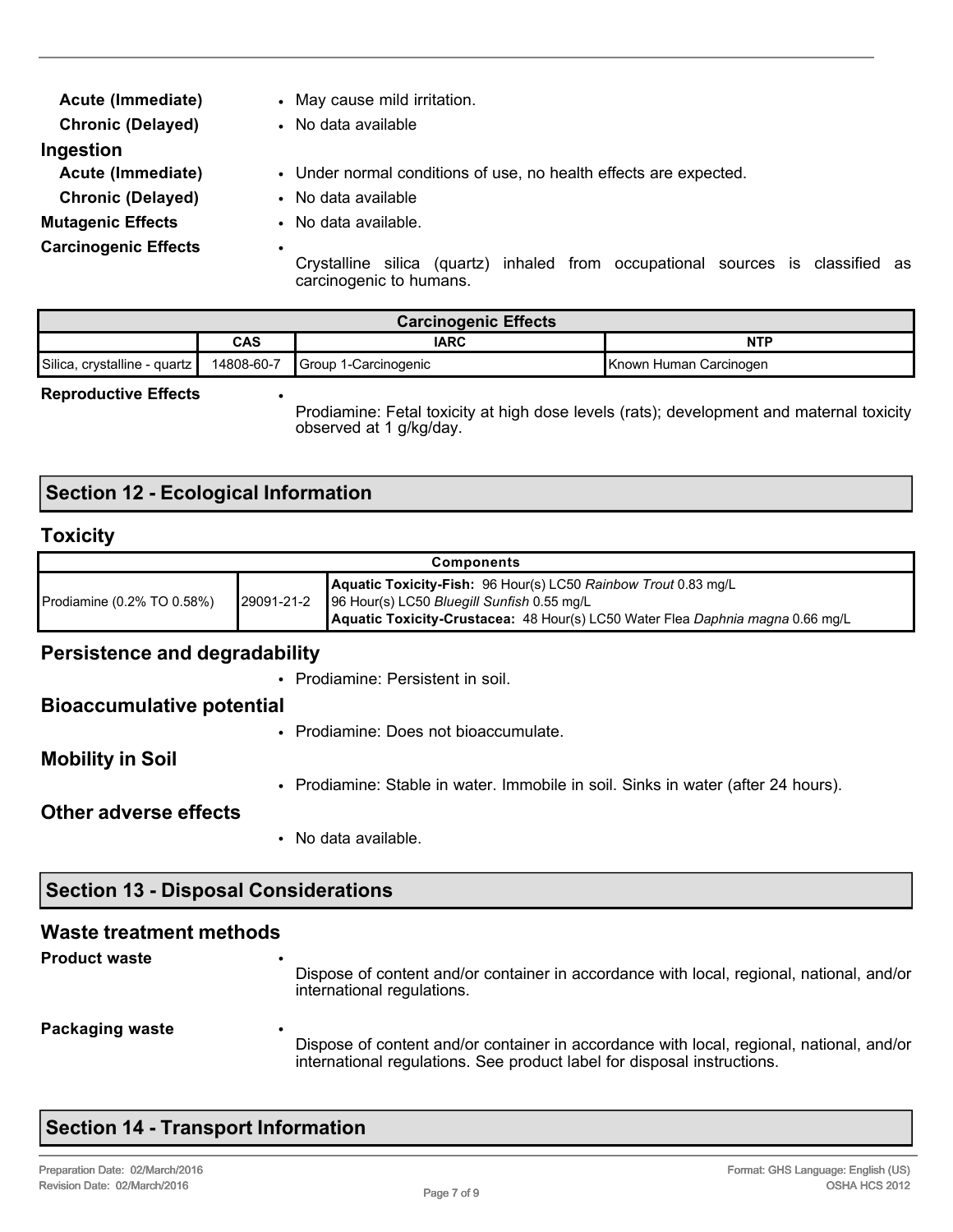|                 | UN<br>number                    | <b>UN proper shipping</b><br>name | <b>Transport hazard class</b><br>(es) | Packing<br>group | <b>Environmental</b><br>hazards |
|-----------------|---------------------------------|-----------------------------------|---------------------------------------|------------------|---------------------------------|
| <b>DOT</b>      | Not Applicable                  | Not Regulated                     | Not Applicable                        | Not Applicable   | Not Applicable                  |
| <b>IMO/IMDG</b> | Not Applicable                  | Not Regulated                     | Not Applicable                        | Not Applicable   | Not Applicable                  |
|                 | <b>IATA/ICAO</b> Not Applicable | Not Regulated                     | Not Applicable                        | Not Applicable   | Not Applicable                  |

**Special precautions for user** • None specified.

**Transport in bulk according to Annex II of MARPOL 73/78 and the IBC Code** • No data available **Other information IMO/IMDG** • No data available

**IATA/ICAO** • No data available

### **Section 15 - Regulatory Information**

#### **Safety, health and environmental regulations/legislation specific for the substance or mixture**

**SARA Hazard Classifications** • Acute, Chronic

#### **FIFRA – Pesticide Labeling**

This material is a pesticide product registered by the United States Environmental Protection Agency and is subject to certain labeling requirements under federal pesticide law. These requirements differ from the classification criteria and hazard information required for safety data sheets (SDS), and for workplace labels of nonpesticide chemicals. The hazard information required on the pesticide label is reproduced below. The pesticide label also includes other important information, including directions for use.

### **CAUTION**

**Precautionary Statements** • KEEP OUT OF THE REACH OF CHILDREN.

#### **Hazards to Humans and**  •

**Domestic Animals** HAZARDS TO HUMANS AND DOMESTIC ANIMALSCAUTIONCauses moderate eye injury (irritation). Harmful if inhaled or absorbed through the skin. Avoidcontact with skin, eyes, or clothing. Avoid breathing dust. Wash thoroughly with soap and waterafter handling: Prolonged or repeated skin contact with product may cause allergic reactions insome individuals.

#### **First Aid** •

If in eyes• Hold eye open and rinse slowly and gently with water for 15-20 minutes.• Remove contact lenses, if present, after the first 5 minutes, then continue rinsing eye.• Call a poison control center or doctor for treatment advice.If on skin or clothing • Take off contaminated clothing.• Rinse skin immediately with plenty of water for 15-20 minutes.• Call a poison control center or doctor for treatment advice.If swallowed • Call a poison control center or physician immediately for treatment advice.• Have person sip a glass of water if able to swallow.• Do not induce vomiting unless told to do so by the poison control center of physician.• Do not give anything by mouth to an unconscious person.If inhaled • Move person to fresh air.• If person is not breathing, call 911 or an ambulance, then give artificial respiration, preferably mouth-to-mouth, if possible.

#### **Environmental Hazards** •

This product has a low solubility in water. At the limits of solubility, this product is not toxic to fish. However, at concentrations above the level of water solubility, it may be toxic to fish. Do not apply directly to water, to areas where surface water is present or